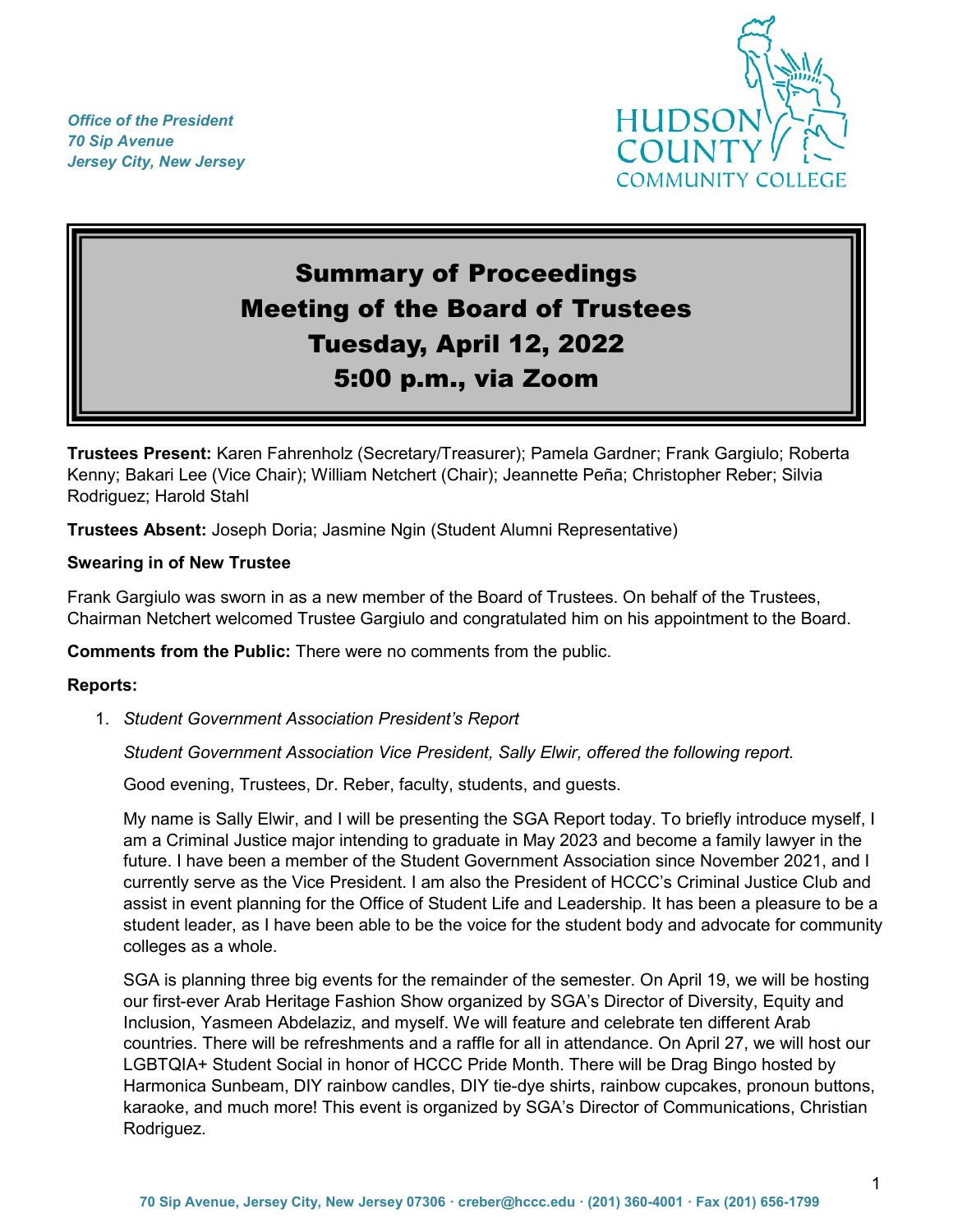Finally, our biggest event of the semester is the upcoming Spring Festival. Our Winter Festival in December was a huge hit, and we wanted to provide a similar event for this semester. We will have multiple carnival games, food, and a bouncy house. Students may bring their family and friends to enjoy this nice fun-filled day. The Spring Festival is scheduled for May 14, 2022, and promotion of this event will begin soon. I am extending an invitation in hopes you will attend and enjoy all the hard work we put into this program.

Yesterday, I had the pleasure of meeting with Governor Philip Murphy, SGA Senator Tiana Malcolm, and other community college SGA leaders throughout New Jersey. We were invited to speak on issues that community college students experience. I brought up the issue of obtaining childcare, which affects our student parents, and the parking issue. It was a great experience speaking with Governor Murphy and being able to advocate for community colleges and students.

Last, but not least, SGA is preparing to welcome the new Executive Board. We have consistently promoted our SGA application, bringing new board members every week. I can't wait for you all to meet our new group, as they are passionate and excited to continue representing the student body.

Thank you for your time. It has been a pleasure to speak this evening. I am happy to answer any questions and hear any suggestions you may have.

*2. All College Council Chair's Report*

*All College Council Chair, Dr. Peter Cronrath, offered the following report.*

Good evening, Trustees, Dr. Reber, and the HCCC community.

I hope everyone is enjoying the warm weather this spring.

In the March All College Council general meeting, we conducted three votes with the following results:

1. Charter Revision to add DEI Representatives to the ACC Standing Committees

The recommendation passed with 47 votes in favor, 0 against, and 5 abstentions.

The adoption of the Charter Revision, pending final approval, will occur in fall 2022. I want to note that we did have a quorum and just achieved the 2/3 majority vote to make the Charter Revision.

I thank VP of DEI Yeurys Pujols, and PACDEI co-chairs Lilisa Williams and Jose Lowe, for their efforts on this Charter Revision.

2. Adding a Financial Aid Statement to the Syllabus

The recommendation passed with 48 in favor, 0 against, and 4 abstentions.

Adoption of the recommended procedure, pending final approval, will occur in fall 2022.

I thank the Academic Senate, Christine Peterson, and the Office of Financial Aid for their work on this governance recommendation.

3. Reimagining Convocation – ACC recommendation for change

The recommendation passed with 44 in favor, 1 against, and 7 abstentions.

The adoption of the recommended change, pending final approval and with its implementation in the Academic Calendar, is planned for a fall 2023 start.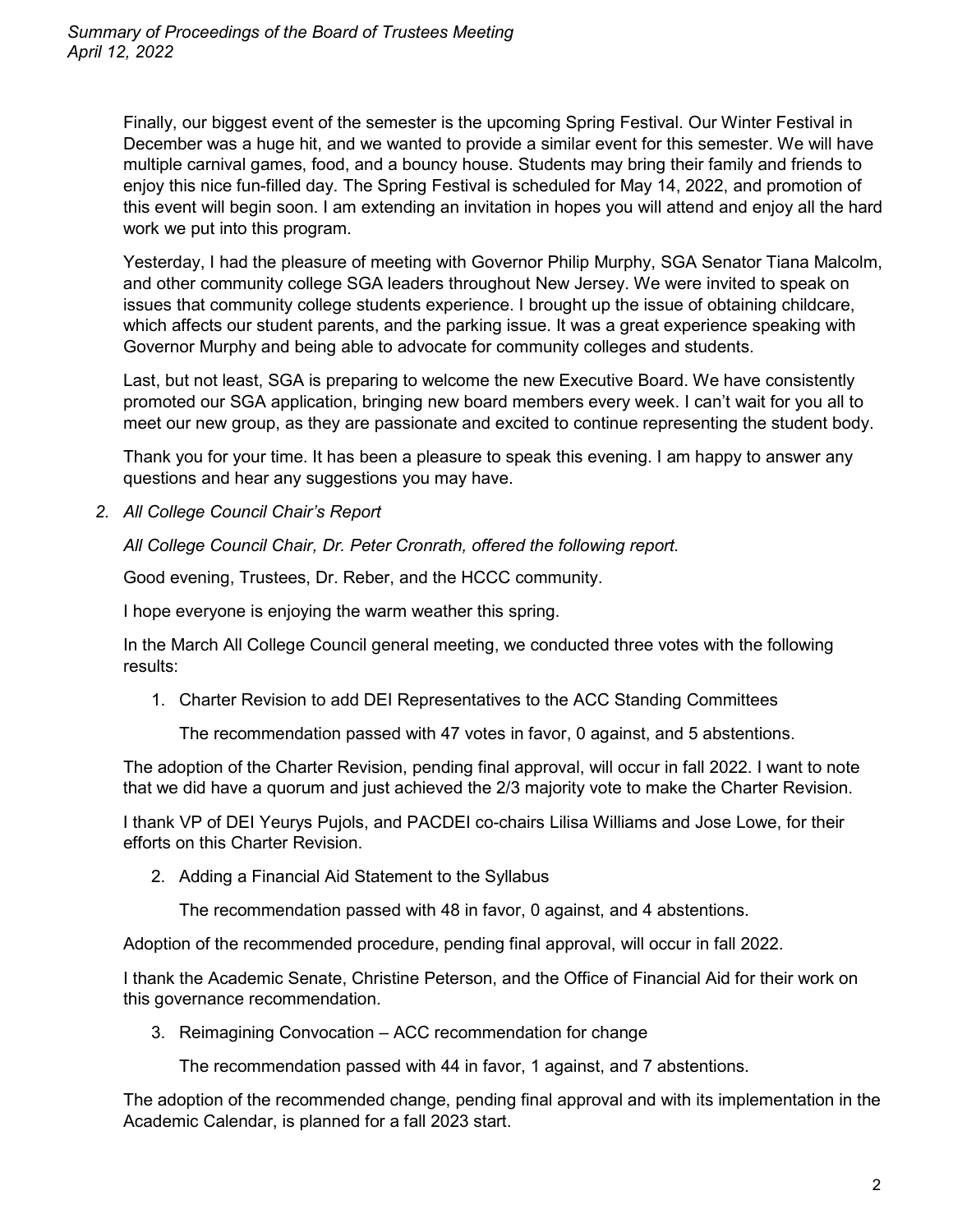I thank Dr. Heather Devries, Lilisa Williams, and Co-chairs of the Academic Senate, Dr. Fatma Tat and Karen Hosick, for their work on this recommendation.

The final paperwork and results will be sent to VP of Academic Affairs, Dr. Jones, and President Reber for signatures this month. All three governance recommendations will have a long-term impact on student success, faculty and student best practices, and furthering the mission of HCCC.

ITS staff and the Technology Committee presented computer usage and the results of the technology needs survey conducted across the college community. I would like to thank John Scanlon, Patricia Clay, and Diana Perez for making those presentations. I am happy to report that the college's efforts to improve technology align with those survey results.

At the April ACC general meeting, we plan to hold a vote on the Office Space Allocation Policy and Procedures. This policy outlines the recommended procedures for faculty, staff, and administrators regarding changing offices and meeting the needs of the occupants of those offices.

As the end of the spring 2022 semester quickly approaches, I look forward to offering my end-of-theyear report at the May Board Meeting.

Thank you.

*3. President's Report*

*President Reber offered the following remarks.*

Good evening, Trustees and colleagues. It is great to be together again, and I hope you all are doing well.

Before I begin, please join me in a moment of silence for the brave Ukrainian people in this time of great challenge for Ukraine and the world community.

### *Moment of Silence*

Thank you.

Sally and Peter, thank you for your reports and leadership.

I join all members of the Hudson County Community College Family in welcoming Frank Gargiulo to the HCCC Board of Trustees. Trustee Gargiulo brings phenomenal education and public service leadership and experience to our Board. His legendary service as Superintendent of Hudson County Schools of Technology was recognized in 2018 with the naming of the Schools of Technology Secaucus Campus in his honor. Trustee Gargiulo was the recipient of the Hudson County Community College Foundation's Distinguished Service Award in 2019.

Welcome, Trustee Gargiulo!

Would you like to say a few words?

### *Trustee Frank Gargiulo expressed his gratitude.*

First of all, I thank the County Executive for considering me. It's a pleasure with my age and accomplishments; this is a godsend working with the College. We have a vital function in Hudson County, especially. I've always worked with the College. I always thought they were a gem that was too often kept a secret. I'm happy to be here, meet each of you, and get to know everybody better. Thanks for having me.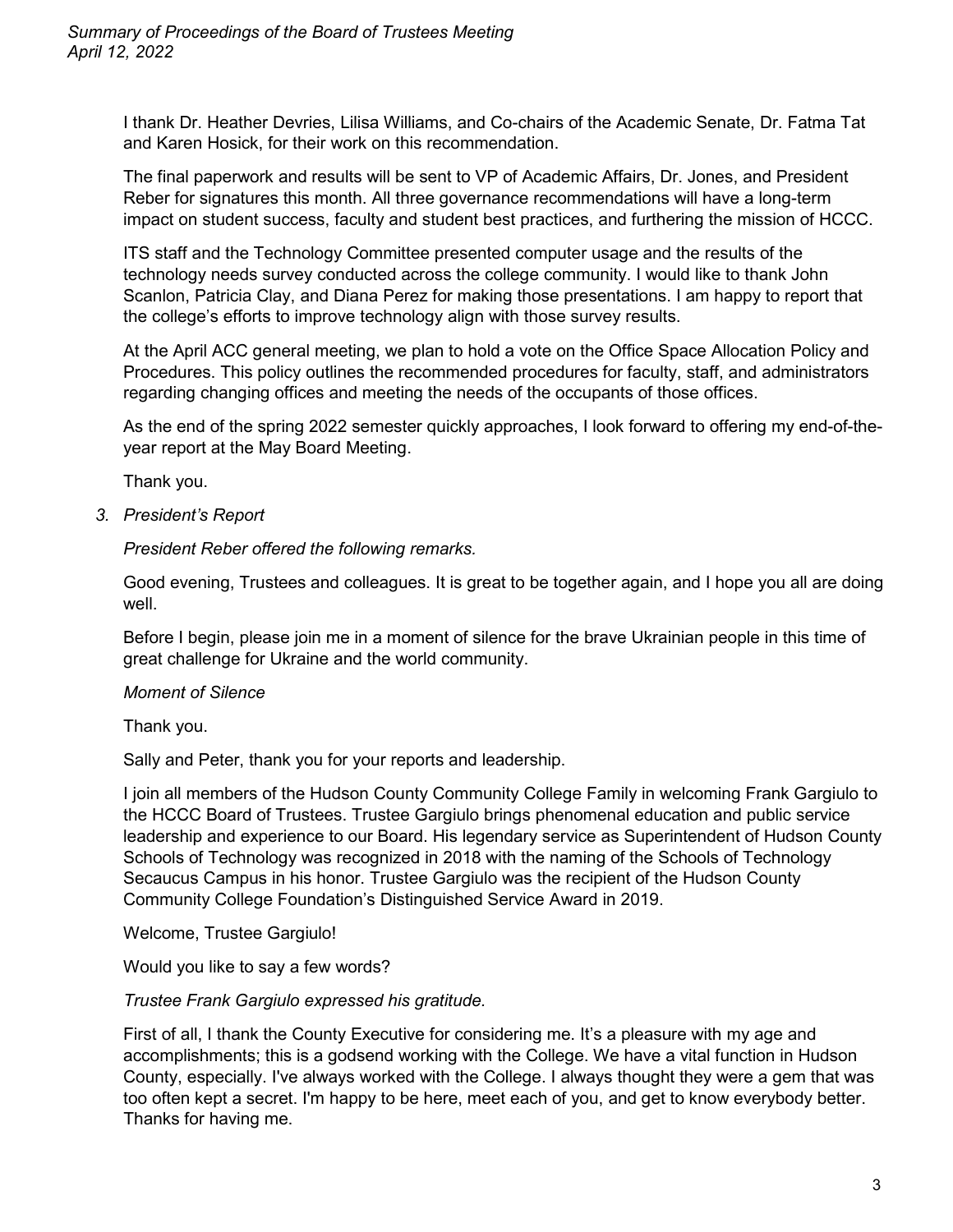*President Reber resumed his remarks.*

Thank you, Trustee Gargiulo.

As we all are aware, the College's new values statement is organized around the acronym "Hudson Cares." The values that flow from these two words reflect our respect for every member of our community, our community members' love for one another, and our commitment to helping and supporting one another – daily and especially in times of need. Hudson County Community College is built upon – and benefits deeply from – a concrete and meaningful culture of care.

This evening, I have invited several colleagues to discuss the evolution and development of services and supports for students offered through our Hudson Helps Resource Center, which strongly supports and promotes this culture of care.

Joining us this evening are Dr. David Clark, Associate Dean of Student Affairs; Katherine Morales, Director of the Hudson Helps Resource Center; Doreen Pontius, Associate Director of Wellness and Counseling; and Ariana Calle, a Master of Social Work graduate intern supporting students at HCCC through an internship in the Fordham University MSW program. Ariana also manages our Career Clothing Closet.

Colleagues, thanks so much for joining us this evening.

Dr. Clark, I turn the presentation over to you.

*Dr. David Clark offered opening remarks on the presentation of [Hudson Helps Resource Center, A](https://www.hccc.edu/bot/care-team-final-2.pdf)  [Culture of C.A.R.E.](https://www.hccc.edu/bot/care-team-final-2.pdf)*

Good evening, everyone.

Thank you, President Reber and Trustees, for inviting us to speak about maintaining a culture of care through one of many initiatives that we have here at the College.

Today, I'm specifically going to talk more about the CARE Team and the work of the Hudson Helps Resource Center and Mental Health Counseling and Wellness Center.

A caring college community is one in which students, faculty, and staff look out for one another. This is more important now than ever, given the current situation, COVID-19, the atrocities happening worldwide, and other civil and racial unrest.

In the fall of 2019, Hudson County Community College engaged with a consultant to help us assess our response to students in crisis. Dr. Brian Van Brunt, President of the National Behavioral Intervention Team Association, better known as NaBITA, visited our campus and met students, faculty, and staff regarding how we handle our current processes of dealing with issues or concerns. After his visit, he provided us with a detailed report and a list of recommendations. One of the first recommendations was to form a CARE Team. In January 2020, the CARE Team was formed, and, as we all know, the pandemic began in March 2020. (Please see PowerPoint Presentation for the list and visual of the CARE Team)

With the advent of COVID, we shifted into high gear, and the biweekly meetings quickly pivoted to weekly meetings for 90 minutes to review cases of care and concern. We have been meeting for over two years, every Monday, reviewing any new and recurring cases we receive through submission of the form. In the presentation, there is a sample of one of the flyers distributed regularly. The message portrays that if you see something, say something; if you know someone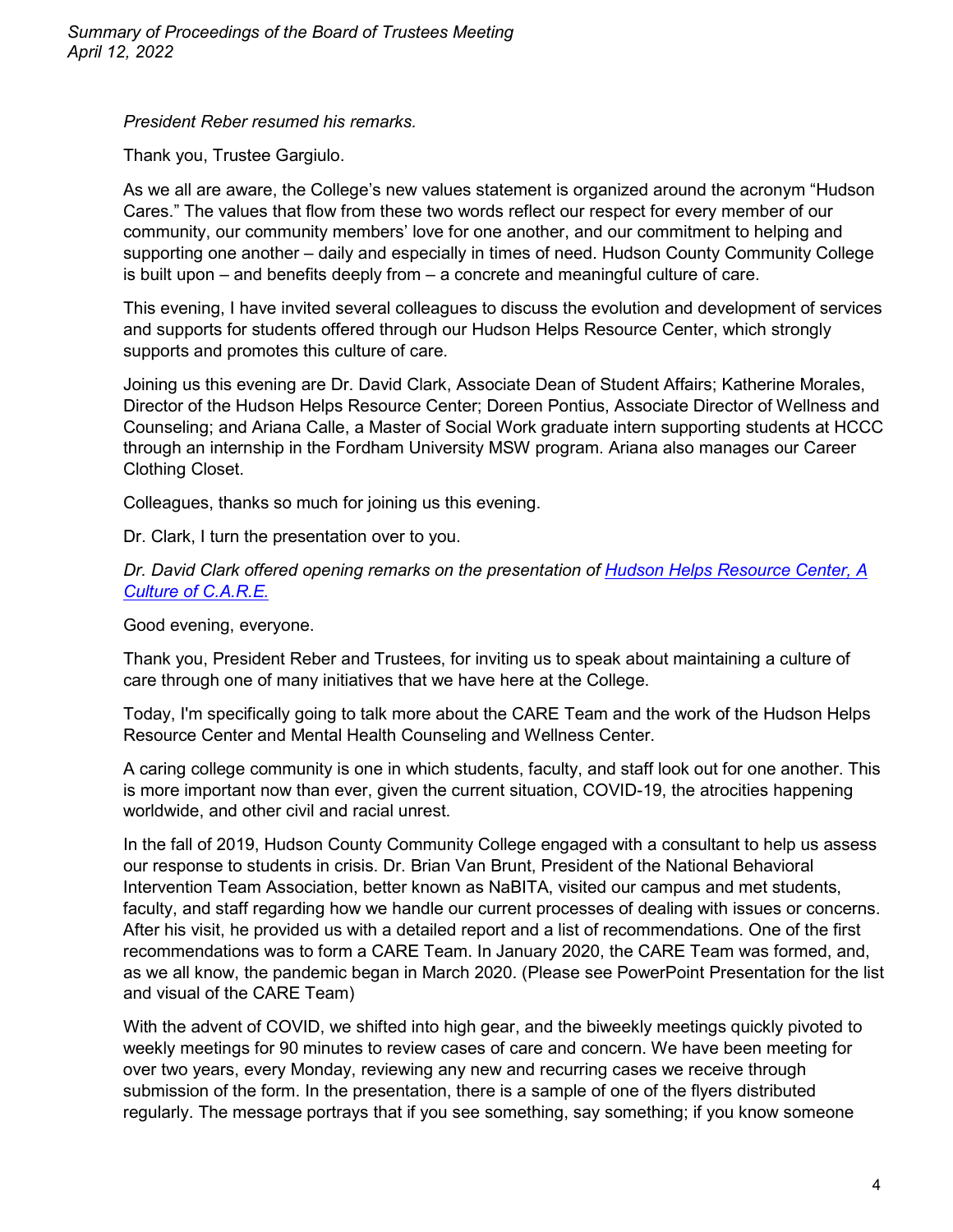who's experiencing depression or anxiety, if you are having financial issues, etc., complete this form and someone from our CARE Team will reach out to assist.

At this moment, I'll turn the presentation over to my colleague, Doreen Pontius, to talk about the wonderful work she's doing in the areas of health, counseling and wellness.

## *Doreen Pontius offered remarks.*

Hi, everyone. My name is Doreen Pontius. I am the Associate Director of Counseling and Wellness at the Mental Health Counseling and Wellness Center. We provide short-term mental health counseling, group counseling, and remote and in-person counseling options at the center in ways most comfortable for the student. We also provide referrals for services in the community. We run mental health workshops and events geared to awareness and suicide prevention, and to decrease stigma. We also train our staff and faculty with the Mental Health First Aid certificate and Question, Persuade and Refer (QPR), an evidence-based suicide prevention modality that teaches us how to have difficult conversations.

When our office is closed, we offer our students TalkCampus, a 24/7 live peer-to-peer global network support provider. Students can log on and chat with other students all over the world. Clinicians monitor the chat, and if a student posts something concerning, it is moved to a higher level. A clinician reaches out to the particular student and assesses their safety and wellbeing. If students are deemed a danger to themselves or others, the clinician will connect them with either the hospital or crisis intervention. Once I am notified of where they were placed, I follow up and talk about the given treatment plan and how I can best support them while attending school. I help by connecting students with resources, such as access abilities, or working with the teachers to develop a plan for the student to become more successful.

As part of the CARE Team, we have two-level interns. The masters-level interns are from NYU and Rutgers, in their second year, providing clinical support. They report directly to me. Our first-year interns work with Katherine Morales in case management, providing concrete support.

I will now turn the presentation over to Katherine, who will talk about Hudson Helps.

Thank you, everyone.

*Katherine Morales offered remarks*

Thank you, Doreen.

Good evening, everyone. Thank you, Dr. Reber and Trustees, for having us at tonight's meeting.

My name is Katherine Morales. I'm the Director of the Hudson Helps Resource Center.

Along with providing students with mental health support services, Hudson Helps provides a thorough list of wraparound services to better serve students outside the classroom. We have two different food pantries, one on each campus. The hours are Mondays, Wednesdays, and Fridays from 11 a.m. to 5 p.m. All students, staff, and faculty can access the pantry. We also have a Career Closet with new or lightly used clothing available to all students in need. The closet contains professional attire for an interview, internship, employment, or even Commencement. It is open Mondays, Tuesdays, and Fridays from 9 a.m. to 5 p.m. The Career Closet Coordinator is Ariana Calle. Although both services are open during specific hours, we are still available to assist if a student needs services outside of these hours.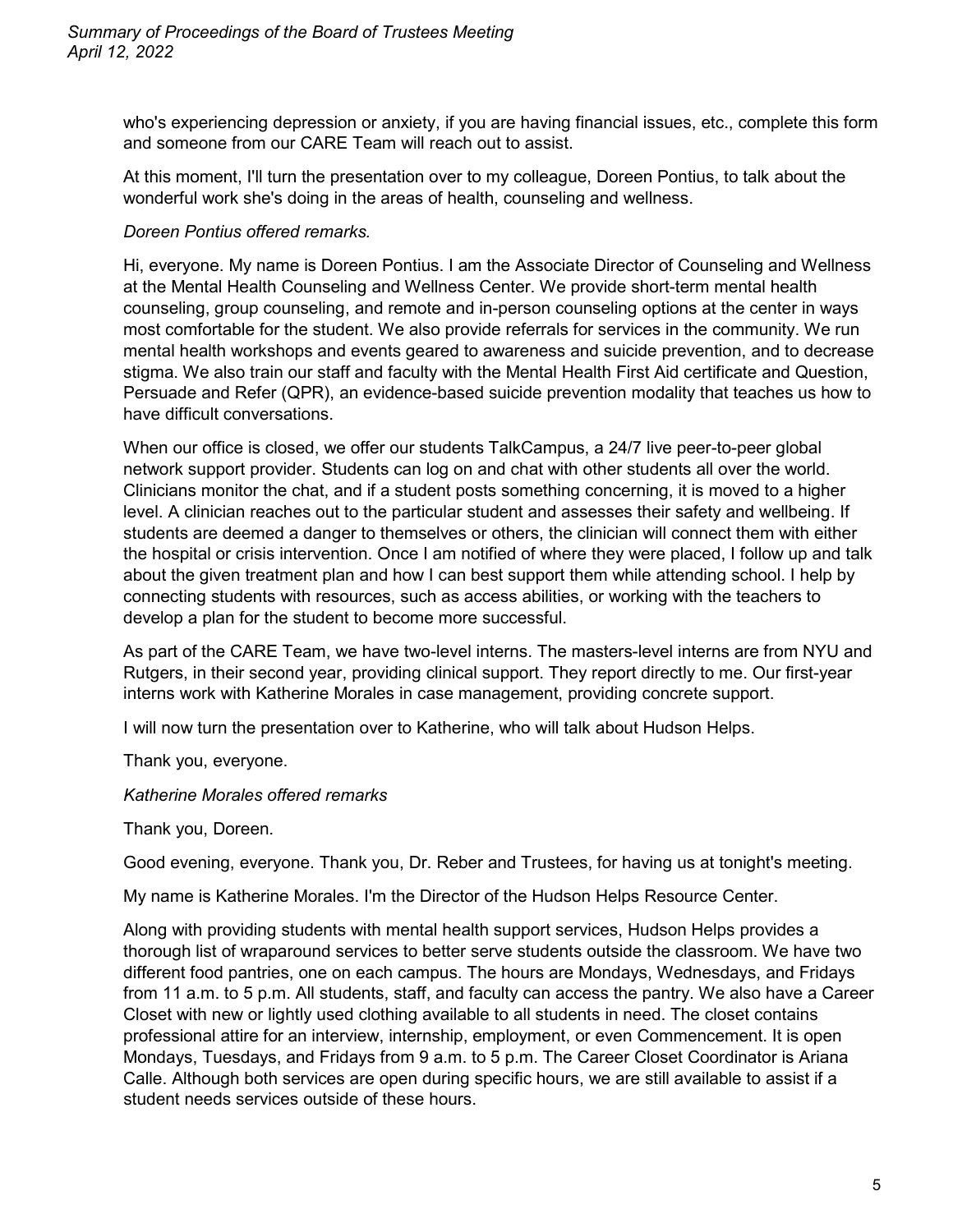We team up with different community partners within Hudson County to better serve our students by providing direct services to them. We have a great partnership with the Department of Family Services in Hudson County, which connects our qualified students to State benefits like SNAP, Medicaid, Medicare, WIC, TANF, and more. They also assist students who need rental assistance or other housing assistance such as back rent, forward rent, security deposit, or other related services. We also partner with different community agencies who provide health screenings at little to no cost for students, as well as dental services.

Hudson Helps Resource Center has masters-level social workers from Fordham, NYU, and Rutgers University. These masters-level students help provide case management services to our students once they have completed the Single Stop screener, which is free to all students and helps identify benefits that a student might qualify for. Since August 2021, over 1,400 students have completed the screener and have received staff follow-up support.

Hudson Helps Resource Center and the Mental Health Counseling and Wellness Center are conveniently located next to each other in the same suite to ensure a smooth handoff for the students who seek support.

At this moment, I pass the presentation back to Doreen.

#### *Doreen Pontius continued with her remarks.*

When we receive a case, as a team, we discuss the case using the NaBITA Risk Rubric, which allows us to classify the referred student. We base our classification on the treatment plan created once we determine what needs are being met. A majority of our cases are at the moderate level. At times, when they are at the elevated or critical level, a smaller portion of the team, David, and I come together with security to make sure stabilization occurs with the student and they're safe and getting the support they need.

David, please take over and talk about the cases.

### *Dr. Clark offered additional remarks.*

As shown in the presentation, we reviewed roughly 50 new cases for the entire fiscal year of 2020. Currently, we've already surpassed that number of new cases in this fiscal period, and we haven't reached June yet. The advertising, marketing, and outreach from the family at Hudson County Community College are showing positive results. A few of the cases submitted are related to disjointed thoughts, food and housing insecurity, self-harming behavior, sad behavior, significant changes in appearance or behavior, stressful and anxious behavior, suicidal thoughts, and witness to traumatic events. We have taken those reports and assigned the proper treatment to those individuals based on their needs.

### *Doreen Pontius resumed her remarks.*

In the left pie chart, you will see that from July 2020 to July 2021, the majority of the diagnoses we saw in students were stress-related, mood affective disorder, adjustment disorder similar to a ministress reaction, and generalized anxiety disorder. It doesn't mean we didn't see students with other issues, such as attention deficit disorder. It means these cases were predominantly present. As noted in the right pie chart, from August 2021 to the present we saw a rise in stress-related reactions, an increase in depression, and an increase in post-traumatic stress disorder. These are not surprising statistics to a knowledgeable clinician because the COVID-19 pandemic has dramatically increased students' stress and trauma reactions.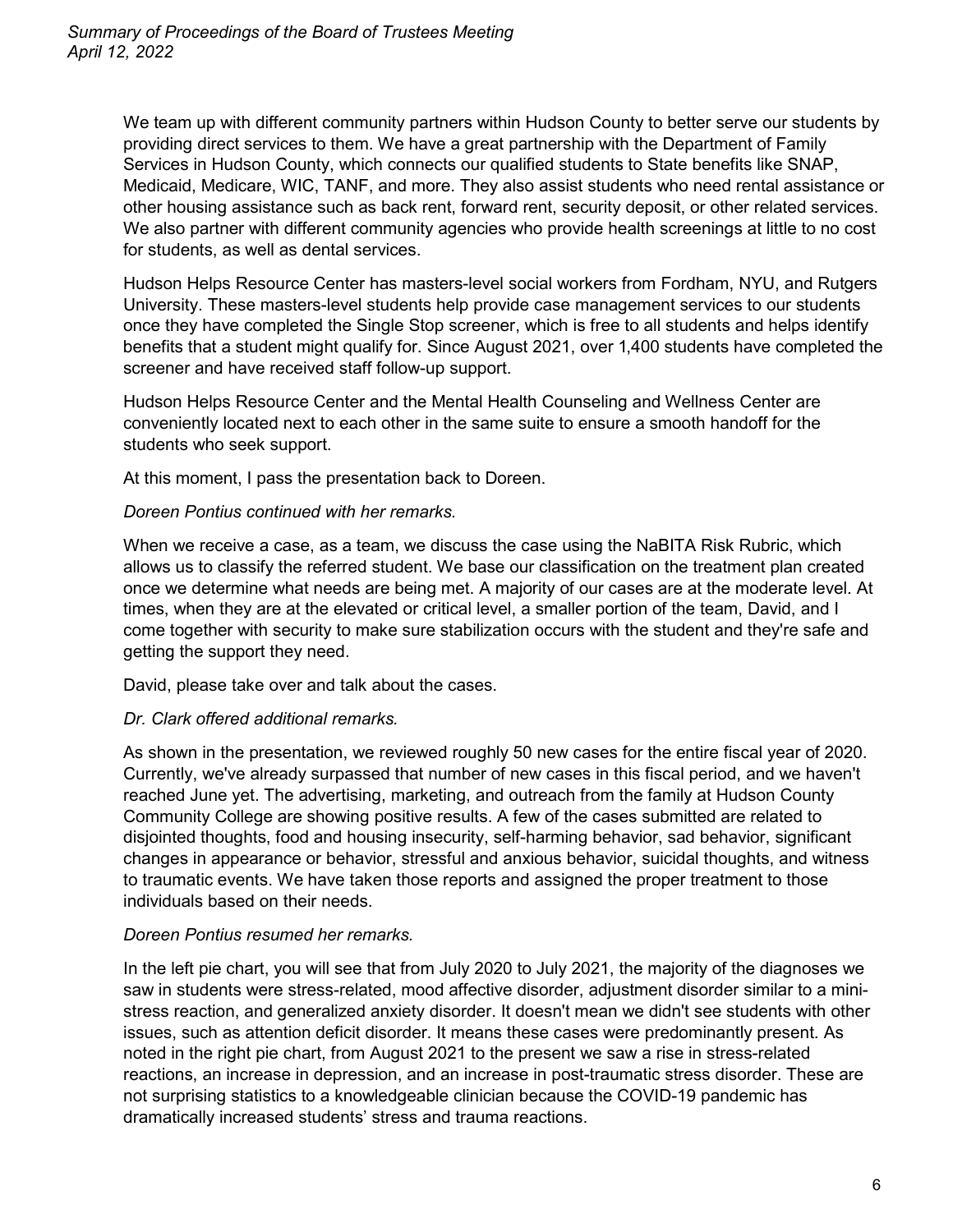We are a small team, and we are doing the best in our ability to support all students. I am proud to say we've been able to manage and not have a waitlist. The turnaround time for a student to receive a call from a team member is no more than three days. If the student is in crisis, we are flexible and will reach out immediately. For instance, if a student is experiencing a suicidal crisis, even if it's on Sunday at five o'clock at night, I'm on the phone helping and making sure I connect the student to the resources in need.

The clinical-level interns are getting ready to graduate. I'm proud to say that one of the interns has passed her Board Exam. This is quite impressive because interns in a placement like this often have difficulty with clinicals, but I feel the training they received at HCCC has been beneficial. We have been working hard to help them learn about social work and learn its different facets.

I will now turn this over to Ariana Calle to discuss her perspectives as an intern.

Thank you.

*Ariana Calle offered remarks.*

Good evening, everyone.

Thank you, Dr. Reber and Trustees, for having us here to present to everyone tonight.

I am honored and privileged to speak to you on behalf of the MSW Internship Program here at the College. My experience as a first-year intern has been a unique immersive learning experience. The Hudson Helps Resource Center and Mental Health Counseling and Wellness Center teams have been supportive during my time here as a future licensed social worker.

As an intern, I promote both centers to the college community through programming and events based on mental health awareness prevention training and social welfare programs. I provide direct case management to students centered around emergency funding assistance, housing, health insurance, mental health referrals, and food access. We also have the opportunity to outreach to local organizations and agencies, which is essential in knowing what kinds of services the larger community can provide for students if we are not equipped. These services are vital for the college community, as many of our students are at risk and vulnerable to external factors that impede their academic success. The experience I have in the College is unique, as I don't believe many field placements can offer micro- and macro-levels of social work in one setting. I can provide direct case management on an individual level, link and partner with community agencies, and advocate for students on a larger scale to ensure they can succeed in and beyond the classroom.

Being born and raised in Jersey City, I feel as though I understand the needs of most of the students. Students have several barriers to completing their higher education, including food insecurity, housing insecurity, inadequate healthcare access, and lack of support from day-to-day stressors. My sister is a graduate of HCCC, and without the education, she wouldn't have been the first in my family to graduate with associate's and bachelor's degrees. Thus, I hold this experience as an intern close to me; not only do I see my sister reflected in the student body, but I see my parents and aunts, who attended but could not finish, and I see my neighbors and other friends as well. I have seen the direct impact these services have on students and how wraparound services can upwardly mobilize at-risk communities for years to come.

Thank you.

*Dr. Clark offered concluding remarks.*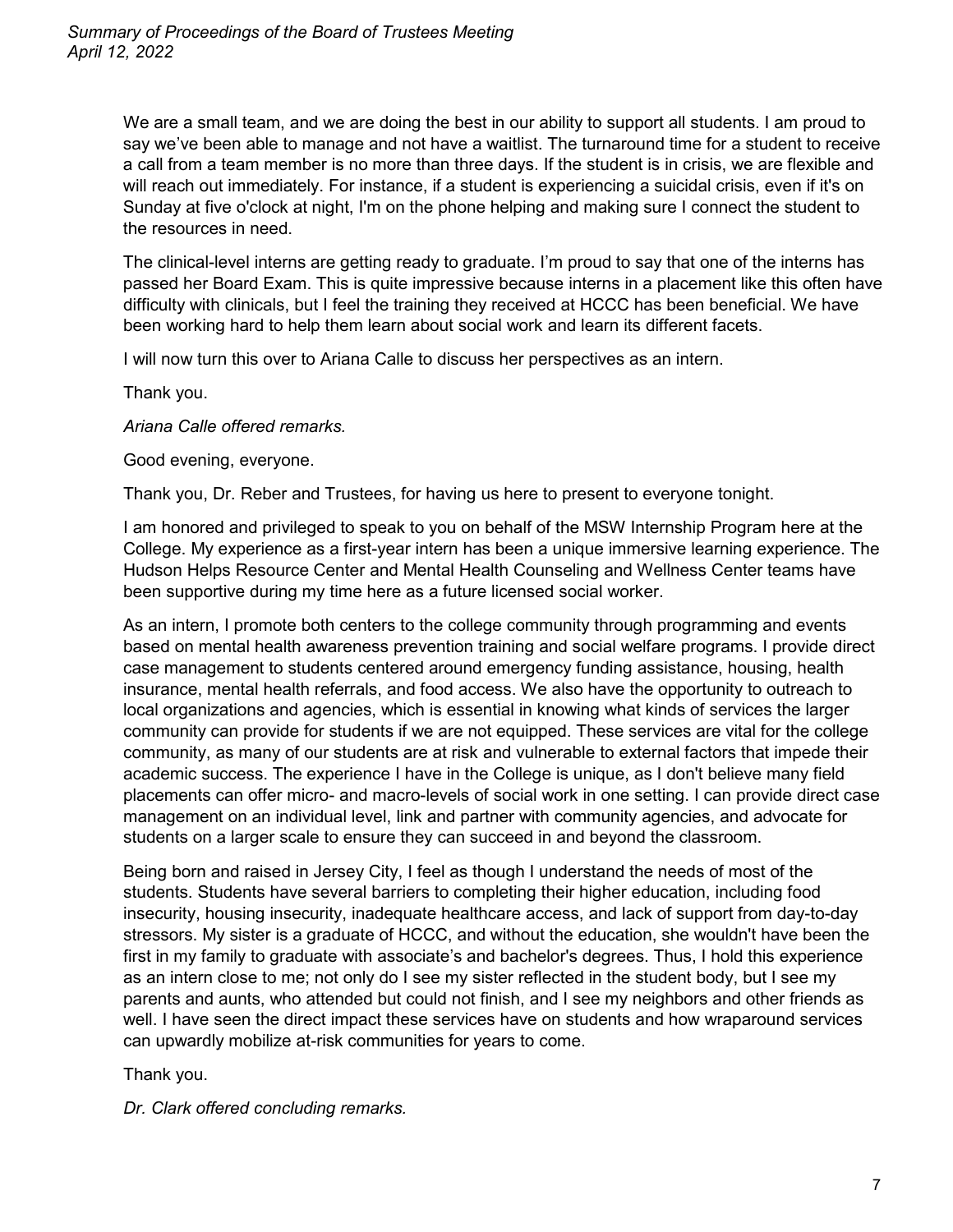At the bottom right, a picture says, "Coming Soon." We are in the process of finalizing the agreement with Montclair State University and New Jersey City University to bring on more graduate interns. The program is expanding, and soon we'll be able to reach out further to HCCC students.

Lastly, we offer additional services and resources in partnership with Mental Health Counseling and Wellness, Accessibility Services, Hudson Helps Resource Center, our dynamic Safety and Security team, and, as Doreen mentioned before, TalkCampus.

If there are any questions, we would be more than happy to entertain them.

### *President Reber resumed his remarks.*

Thank you, caring colleagues, for sharing with us what you and so many others are doing to support our culture of care at Hudson County Community College.

Might I add, we have been honored to receive funding support to work directly with the JED Foundation, which is nationally recognized for mental health counseling and best practices. Through this experience, the JED Foundation is helping us create a strategic plan for continuous improvement around mental health counseling and related issues.

Also, I want to thank Doreen Pontius, whose leadership has been so extraordinary, often behind the scenes. Through Doreen's efforts and the team's efforts, we have been designated as a stigma-free campus and honored by the County of Hudson.

You all are helping ensure that "Hudson is Home" to all who work and study here.

Trustees, this concludes my report.

As always, our presenters and I would be happy to entertain any questions or comments you might have.

### *Chairman Netchert offered remarks.*

I've been listening, and I'm extremely impressed with the program. How does someone get identified? Are they recommended, or do they self contact? Does it happen through a referral?

### *Dr. Clark responded.*

Students are identified through all of the initiatives mentioned in our presentation. On the HCCC homepage, if you scroll to the bottom, you will see a title, "Care and Concern Form." If an instructor notices some behavioral changes in students, they report it or refer students through the Care and Concern Form. We've had anonymous reports that have been sent to us. We want to make the process as seamless as possible and accessible to anyone at any time.

### *Doreen Pontius offered remarks.*

Due to the excessive promotion through the interns and all of the programming to bring awareness, students fill out the forms themselves. At times they will call or text the mental health counseling line, and I fill out the form for them as well. Students are learning about awareness through all of the programs we provide our students. The Care and Concern Form is also available in strategic places like restrooms and the Student Center. We also promote services through social media. We have created videos, including a video talking about mental health and wellness, and instructions on completing the Care and Concern Form. The students have many different avenues to find out how they can access services.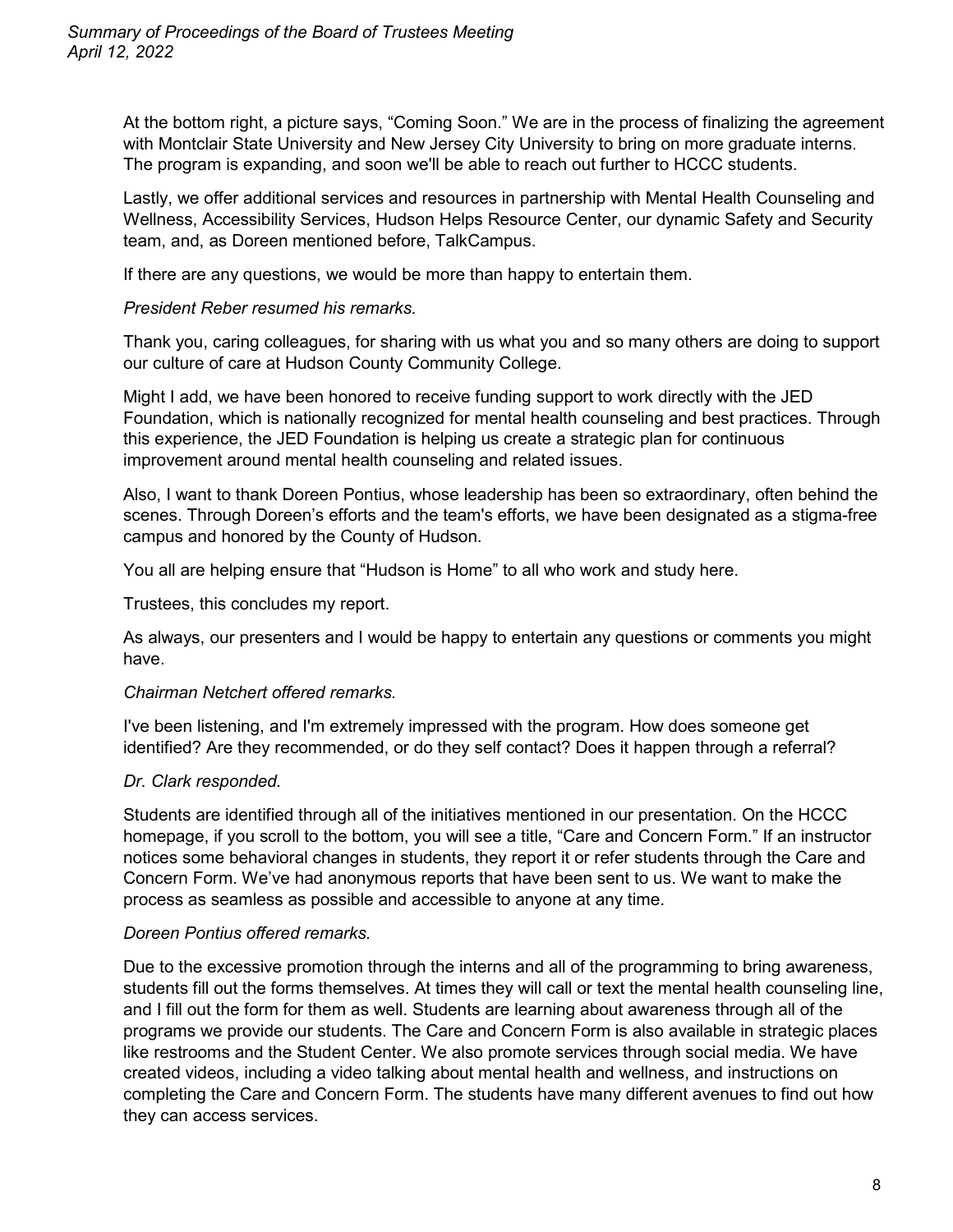## *Dr. Clark resumed his remarks.*

Again, the graduate interns reflect the students we serve, and it's important they feel comfortable with their concerns, talking to a peer they can relate to. Our staff have done a fabulous job recruiting the class of interns that have come in over the last three-plus years.

# *Doreen Pontius resumed her remarks.*

In my first year as the Associate Director, I'm proud to say that one of my first interns who graduated is now working at a psychiatric hospital. Carla Levine was a Hudson County Community College graduate, and she is showcased on our website. She was asked to come back and speak to our students about her journey, which was graduating from Hudson, attending Rutgers, and then transitioning to NYU. It shows that the students can see themselves reflected in who they're working with because we have to be mindful of all of the barriers that exist from students not seeking support.

We want to look like the students. When I come in, I'm not dressed in a suit and tie, I'm casual and engaging. Students are welcome; we try to create a culture where they feel accepted for who they are as a person, and I meet them at the level at which they need to be met.

I believe we've done a great job in promoting services and help. We are getting ready to ramp up more promotions and going into classrooms remotely and in-person to continue pushing the word out because there are students out there who aren't utilizing our services but need them. We want to continue that journey.

## *Chairman Netchert offered comments.*

Thank you again, and congratulations on a great job!

This is an example of what Frank Gargiulo referred to in the beginning. We're one of the best-kept secrets of Hudson County. The hidden gem, if you will. I've been saying the same thing since I got here. Pamela, since she has been here, has recognized it. All of us on this Board could honestly say we had no appreciation for how important this College is and how much it does, how much it has done, and how much it plans to do. It is a pleasure to hear all these things, but we need to let the world know what we're doing.

# *Regular Monthly Reports and Recommendations*

### **1. The Minutes of the Regular Meeting of March 15, 2022, were approved.**

### **2. Gifts, Grants, and Contracts Report**

*Hudson County Community College has received the following grant:*

**Title**: Perkins V – Strengthening Career and Technical Education for the 21st Century Act

**Agency**: New Jersey Department of Education

**Purpose of Grant**: HCCC received notice of our FY 2022 allocation to be utilized for direct instructional support for HCCC CTE programs, and an amendment was submitted for review and approval. The NJ Pathways to Career Opportunities is an unprecedented education and training pathways initiative that will serve the state's workforce for residents, businesses, and the state economy for years to come.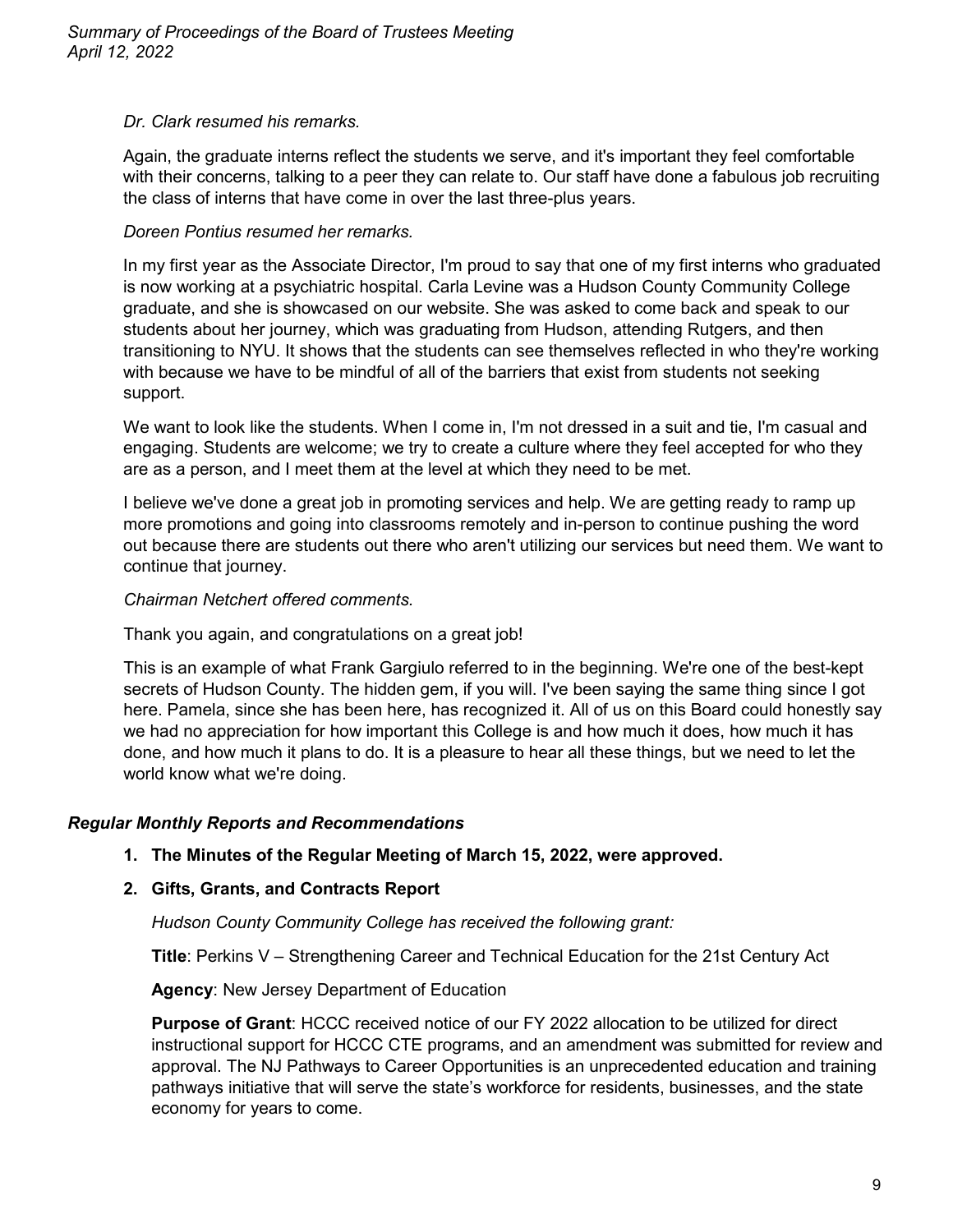**College administrator**: Nydia James

**College contribution**: \$0

**Award amount**: \$1,250,825

The following actions were taken concerning **Fiscal, Administrative, Lease, and Capital Recommendations** brought forward by the Administration and endorsed by the Finance Committee.

- 1. Resolution Authorizing Purchase of Online Technology Training Certificate Programs, to be funded by the American Rescue Plan (ARP) Grant at a cost not to exceed \$100,000, was approved.
- 2. Resolution Authorizing Purchase of Computers with Webcams, to be funded by the American Rescue Plan (ARP) Grant at a cost not to exceed \$67,978, was approved.
- 3. Resolution Authorizing Purchase of Apple Computers for the Gabert Library, to be funded by the American Rescue Plan (ARP) Grant at a cost not to exceed \$36,062, was approved.
- 4. Resolution Authorizing Renewal of Citrix Software, to be funded by the American Rescue Plan (ARP) Grant at a cost not to exceed \$51,029, was approved.
- 5. Resolution Authorizing Renewal of Canvas Cloud Software, at a cost not to exceed \$182,428, was approved.
- 6. Resolution Authorizing Annual Renewal of Internet Services, at a cost not to exceed \$141,777, was approved.
- 7. Resolution Authorizing Purchase of Portable Air Conditioning Units, at a cost not to exceed \$25,000, was approved.
- 8. Resolution Authorizing Award of Audit Contract for Fiscal Year 2022, in an amount not to exceed \$76,000, was approved.
- 9. Resolution Authorizing In-County Tuition Rate for New Jersey Reentry Corporation Clients was approved.
- 10. Resolution Authorizing a Lease Agreement Between Hudson County Community College and the Jersey City Redevelopment Agency for the Properties Located at 68-74 Sip Avenue and 164- 168 Sip Avenue, Jersey City, New Jersey, for a period of three years was approved.

The following actions were taken regarding **Personnel Recommendations** brought forward by the Administration and endorsed by the Personnel Committee.

- 1. The resignations of a Senior Maintenance Mechanic; Director of Career Services; Director of Library Instruction; and Financial Counselor were accepted.
- 2. Staff appointments to the following full-time positions were approved: Accounts Payable Officer; Senior Maintenance Mechanic; and Customer Service Clerk.
- 3. Appointments of Temporary Full-time Staff were approved.
- 4. Authorization of Part-time Staff through April 2023, as needed, was approved.
- 5. The following Modification to the Staffing Table was approved: